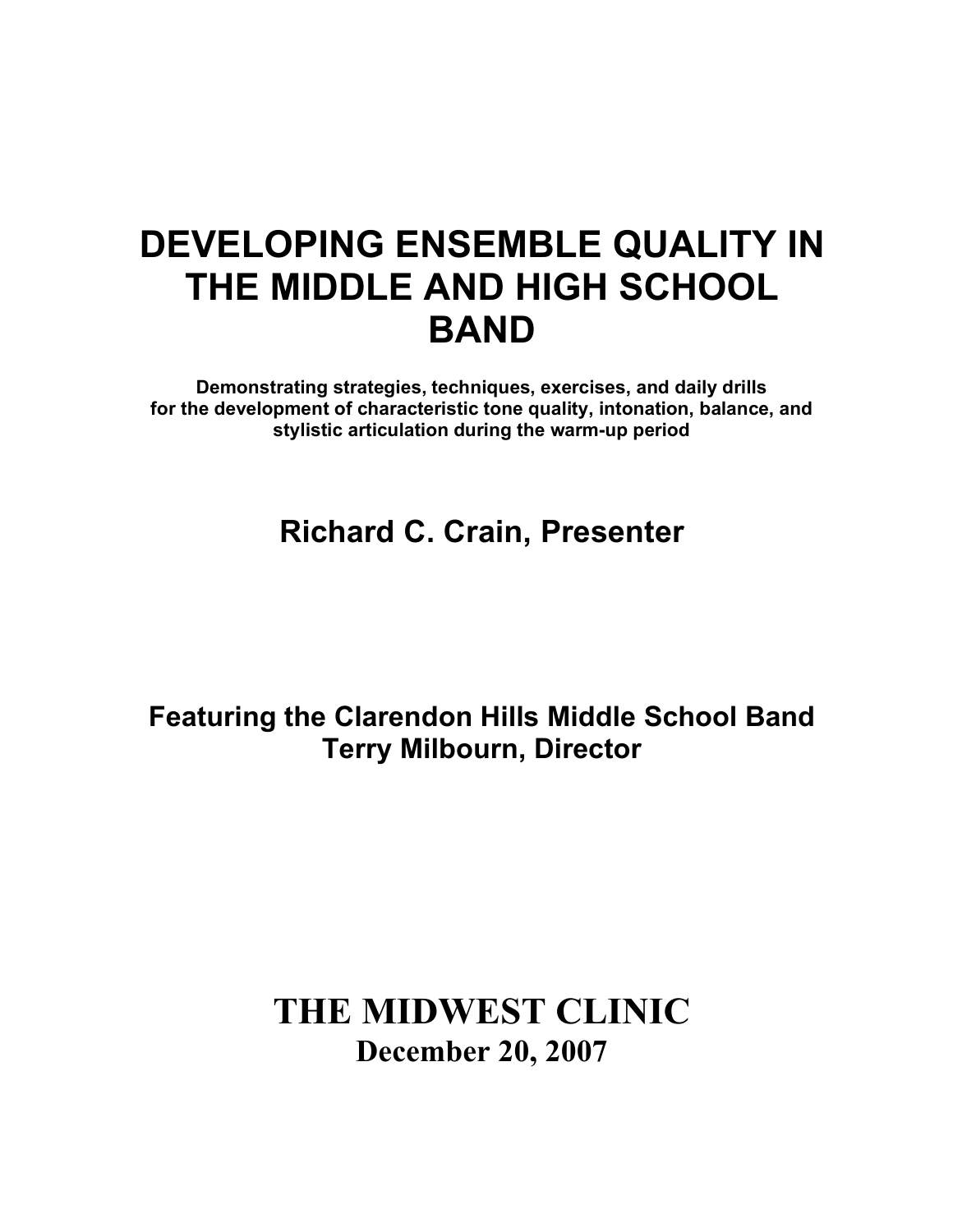"Tone quality, tone quality, tone quality. . . . That's what it's all about!" **-Dr. William D. Revelli, National Concert Band Festival, 1996**

"It is all about the clarity!" Those words have echoed in my mind over and over again. Ensemble sound is composed of lots of different concepts that all influence the clarity of sound. Once I fine-tuned my ear... I became obsessed! Mr. Crain was right. It really is... "All about the clarity!"

#### **-David Vandewalker, Director of Bands – Harrison H.S., Cobb County, GA**

"Mr. Crain and his techniques have been invaluable to the progress and successes of the Lockport Township High School band program as well as my own teaching. His instructional methods allow the students to discover the purist tone and clearest resonance of their instruments, while simultaneously developing listening skills to balance and blend within the ensemble. My students and I owe a great deal to Mr. Crain for the tools, teaching techniques, high standards, and excellence that he has shared with our program and that I know he enjoys sharing with others."

**-Brian Covey, Director of Bands – Lockport Township H.S., IL**

**Appreciation is expressed to Terry Milbourn and the Clarendon Hills Middle School Band for serving as the demonstration group for this presentation!**

**Workshop is sponsored in part by Phi Beta Mu International Bandmasters Fraternity.**

**rcrain34@comcast.net**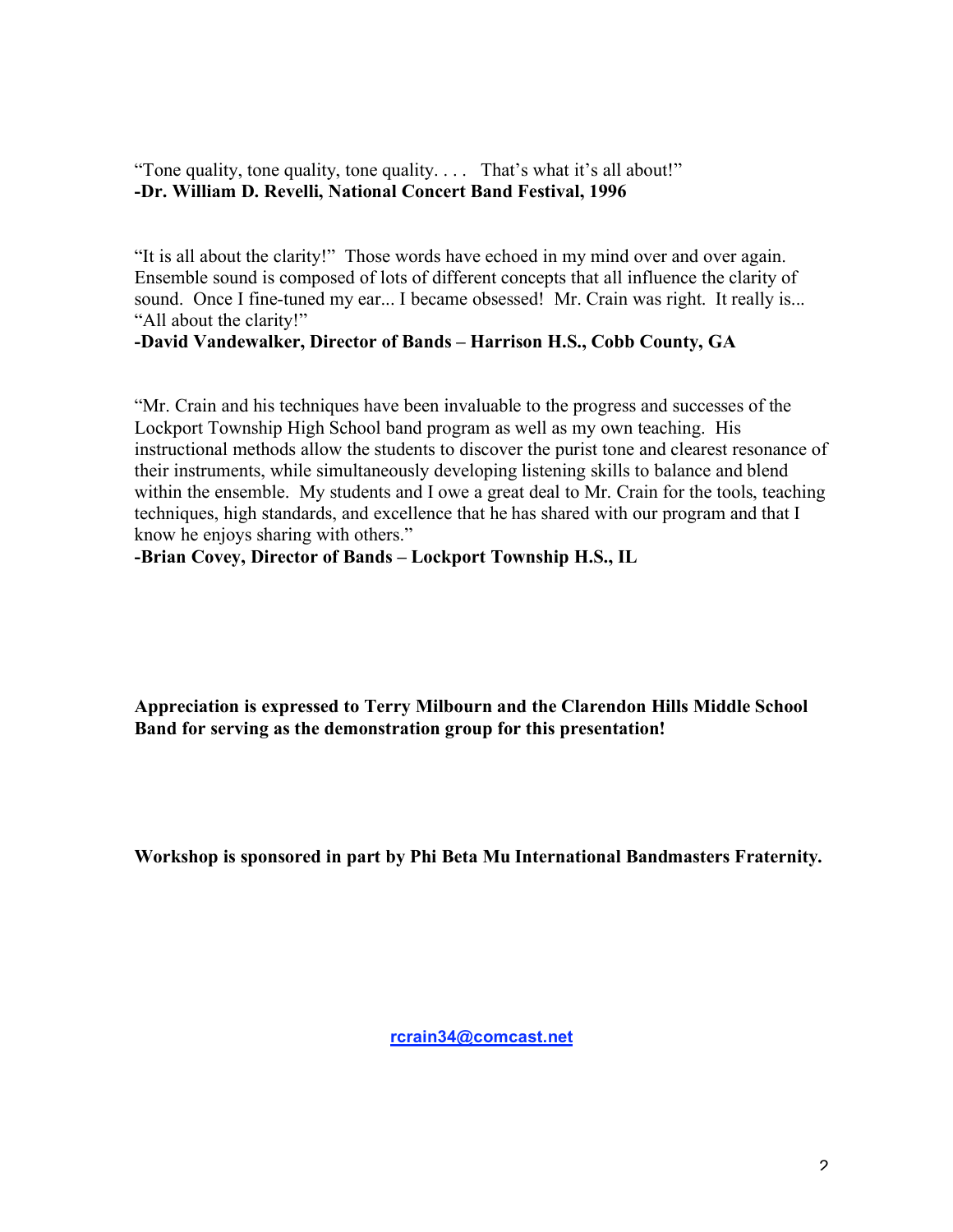## THE WARM-UP

## ENSEMBLE PREPARATION

The most important period of time during the rehearsal is arguably the time at the beginning of the class when the students are preparing physically, mentally, and musically. Too often this period is a part of a routine that disintegrates to merely a repetition of notes each day with no meaningful, lasting goal or results. Although raising the temperature of the instruments might be realized by this repetition, the warm-up period of the class or rehearsal should also contribute to the conceptual growth of the students. Goals and objectives for the warm-up period should be established and followed.

Quality rather than quantity should be the focus during warm-up periods. Performing fewer exercises well is more important than performing numerous lines of exercises whose only result is solely repetition. The director should not be distracted with other responsibilities such as checking roll or performing other paperwork duties during this time. The director should check the roll as the students enter the room and then begin the official warm-up. There should be constant feedback from the director to the students to assess and to instruct.

Ideally, the warm-up/ensemble preparation should begin with breathing. These exercises will help the students focus mentally as well as physically. Not only will they help develop the support of the airstream that is essential for characteristic tone quality on wind instruments, but also they will promote an awareness of timing for the entire ensemble. The breathing exercises also tend to help the students relax.

Students should be learning listening skills that can transfer directly to the performance of the literature that is to be rehearsed. The ensemble's preparation period should result in the students developing all of the listening skills that go into a characteristic band quality. These skills include tone quality, intonation, balance, proper articulation, scales, and playing together in time. Certainly, long tones with a steady sound are essential to the development of this process. The exercises can be written or prescribed orally to the students. A simple chorale can allow the students to perform all of these elements. Singing can be incorporated into the warm-up period and can further extend the listening skills.

The director needs to decide how long the students should be allowed to warm their instruments individually. A basic individual warm-up should be described to the students. "Over-zealous" and extreme-range playing during this initial warm-up of the instrument can be detrimental.

The following are some exercises that are recommended to be included in the ensemble warm-up:

**ACTIVITY DESIRED RESULTS**

| AUIIVII I             | DESIKED KESULTS                                                                                                                                      |
|-----------------------|------------------------------------------------------------------------------------------------------------------------------------------------------|
| Music Stand Elevation | Music stands should be elevated to a position that promotes<br>proper posture and allows for a good line of sight over the<br>stand to the director. |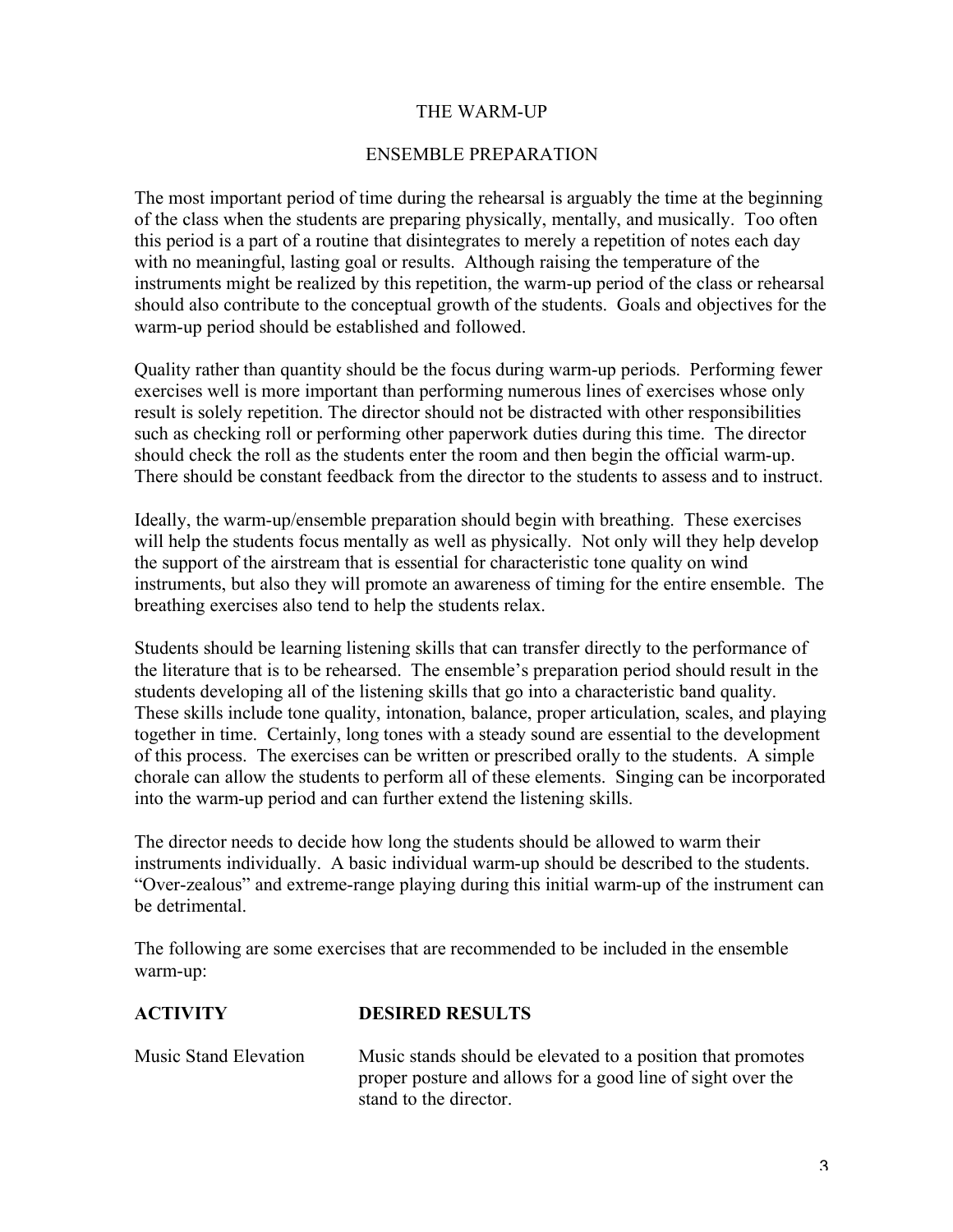| Posture                                     | The position in which the body can most easily bring air in<br>and send it out. The student should sit in a position that<br>allows the student to stand with no effort. The diaphragm area<br>should feel no restrictions.                                                                                                                               |
|---------------------------------------------|-----------------------------------------------------------------------------------------------------------------------------------------------------------------------------------------------------------------------------------------------------------------------------------------------------------------------------------------------------------|
| <b>Breathing</b>                            | The director should vary the number of beats of inhale and<br>exhale and should gradually increase the tempo over the<br>semester. Air in and out should leave the student's body<br>tension-free. Breathing exercises will also help the students<br>relax and improve focus.                                                                            |
| <b>Brass Mouthpiece</b>                     | While the woodwinds play, direct the brass players to respond<br>by buzzing on their mouthpieces. Playing on the mouthpieces<br>alone allows for a less stressful brass warm-up and helps the<br>performers to match and center pitches more accurately on<br>their instruments.                                                                          |
| <b>Unison Long Tones</b>                    | Sustained notes must be an unwavering, straight-line sound<br>starting in the middle range of the instruments. "Note<br>maintenance" is a very important concept for students<br>to develop. Sustaining a note full value with good energy and<br>support to the release is very important. Students should<br>think and visualize "straight-line" sound. |
| Lip Slurs                                   | Lip slurs are beneficial to both brass and woodwind students.<br>Flexibility can be realized. Another goal should be to develop<br>the consistent, unwavering, straight-line sound through this<br>interval exercise. The tempo should be varied from slow to a<br>faster tempo only if quality and accuracy can be maintained.                           |
| <b>Building Concert F</b><br>or Other Notes | Start with the lowest voice instruments and ask each<br>succeeding group ascending to enter every four counts. All<br>students should sustain the note until all have entered.<br>Students should breathe as necessary in order to continue<br>playing until the release by the director.                                                                 |
| Concert F Relay                             | The students can match their sound with other sections<br>regarding quality, pitch, and balance. Performance of this<br>exercise should be seamless as each section enters and<br>releases. This exercise can be performed by both individual<br>students and by sections. The students should "make their<br>sound fit in.                               |
| Intervals (Remington)                       | Starting in the middle range of the instruments, performing<br>intervals can help improve flexibility and accuracy. Each note<br>should have the same intensity, color, and quality. (Concert F,<br>E, F, Eb, F, D, etc.) Then ascending from concert $F$ , alternate<br>woodwinds and then brass.                                                        |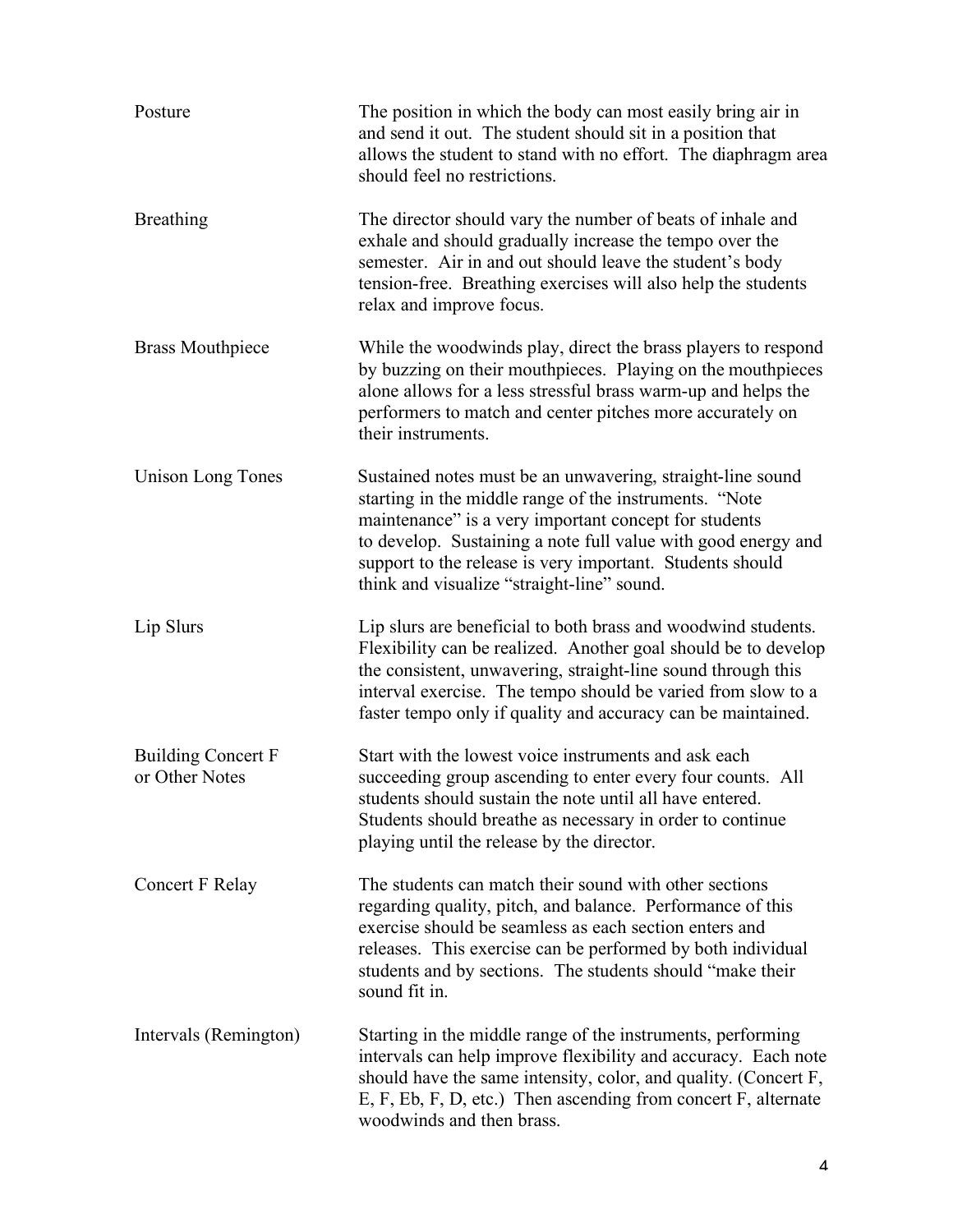| <b>Articulation Drill</b> | Proficiency of tonguing different articulations (staccato,<br>tenuto, legato, marcato) on unison pitches can be achieved and<br>then transferred to the music being performed. The style of<br>the literature being performed can be greatly enhanced. The<br>students should keep their faces "still" during these<br>articulation exercises. The tongue returns to the same place.                                                                    |
|---------------------------|---------------------------------------------------------------------------------------------------------------------------------------------------------------------------------------------------------------------------------------------------------------------------------------------------------------------------------------------------------------------------------------------------------------------------------------------------------|
| Crescendo / Decrescendo   | The goal should be to develop the control of the tone quality<br>and pitch during the performance of a crescendo or<br>decrescendo. Performing on a unison pitch, there should be<br>no change in the tonal center and tuning of the note for the<br>duration of this exercise.                                                                                                                                                                         |
| Open Fifths               | Interval study in fifths can help develop listening/intonation<br>skills. Example: Woodwinds ascend diatonically playing<br>notes $\frac{1}{2}$ , $\frac{1}{2}$ , whole; $\frac{1}{2}$ , $\frac{1}{4}$ , $\frac{1}{4}$ , whole; $\frac{1}{4}$ , $\frac{1}{4}$ , $\frac{1}{4}$ , $\frac{1}{4}$ , whole while<br>brass sustain concert F or perform first three intervals of the<br>Remington. Add all down $\frac{1}{2}$ step on Concert F & C to E & B. |
| <b>Scales</b>             | Scales are a basic element that can serve to develop the<br>students' musicianship and technique. These scales should be<br>played with quality of performance as the goal.                                                                                                                                                                                                                                                                             |
| Chorale                   | For students to hear their sound within the ensemble and<br>within a chord is another very important concept. Clarity and<br>transparency of the ensemble should be the goal. Balance and<br>intonation as well as tone quality are elements that can be<br>refined by playing a simple chorale. A better understanding of<br>phrasing and shaping can also be realized through the<br>performance of the chorale.                                      |

The director is encouraged to expand on these suggestions by using their imagination to create different variations on these exercises.

With the exception of the chorale, these components of a daily drill can be more effective if the students are instructed verbally on what exercise to perform. By not having to read music, the students can concentrate on the basics of producing fundamental tone quality (a single concept) and enhancing their listening skills during this period.

Realistically, there may not be enough time to perform all of these fundamentals in a single class period. However, all should be addressed during the course of a semester.

The successful development of all of these qualities will be realized only if the director and the students are actively engaged in this process in every rehearsal. The highest quality of the performance of these fundamentals by the students should be the goal.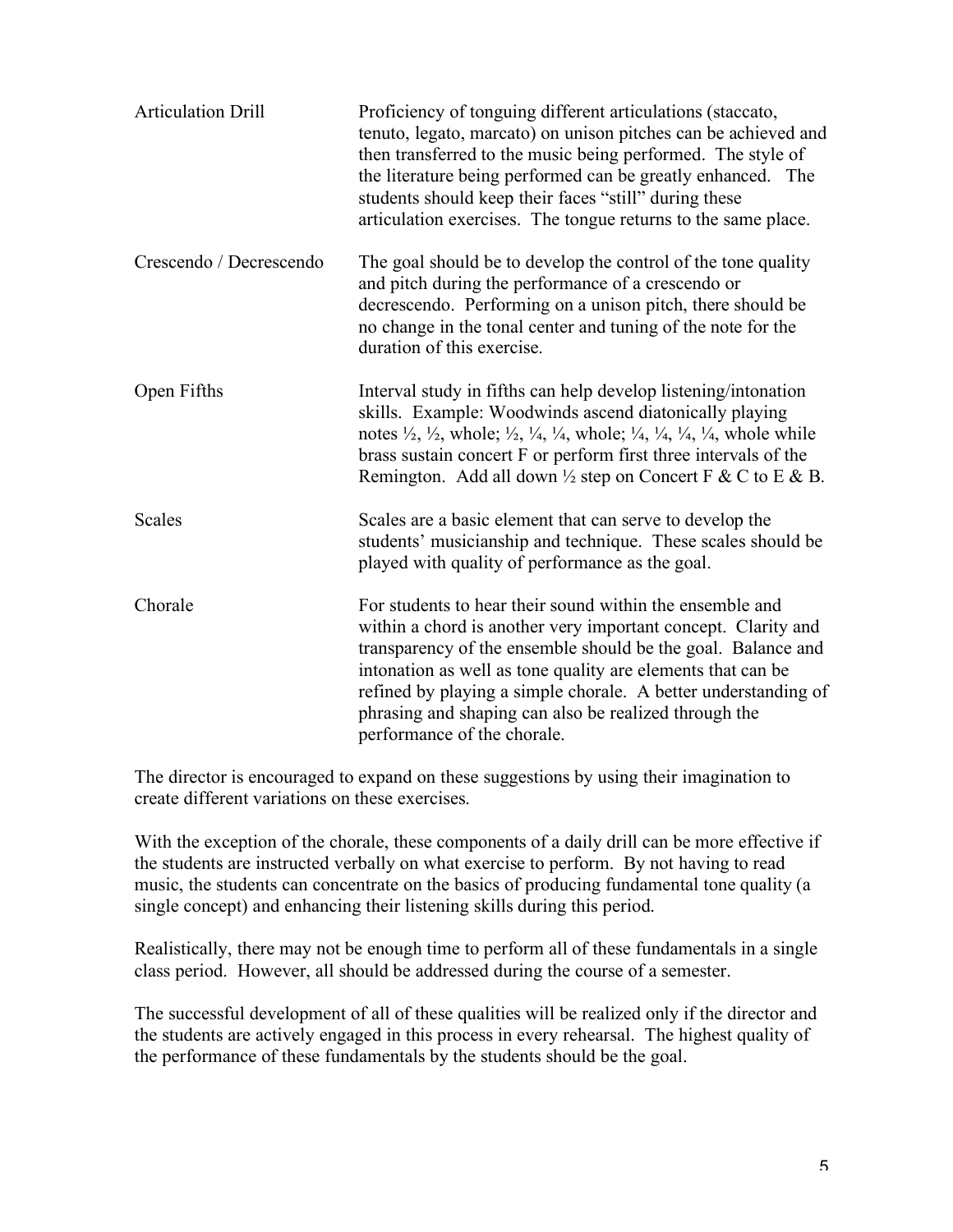## **REINFORCING FUNDAMENTALS**

## **EMPHASIZING CORRECT POSTURE**

Correct posture should result in the body being in the position that can allow for air to most easily be brought in (inhale) and air sent out (exhale).

- 1. Sit in a position with the feet generally aligned with the shoulders in order that standing can be achieved with no extra motion or effort.
- 2. The body should be soft. Arms are free elbows should not touch the body.
- 3. Push the backbone against the navel. No restrictions.
- 4. Place the head in its natural position so that the ceiling and the floor can be seen without having to move the head. Only the eyes move.
- 5. The eyes should be kept on the "target."
- 6. Make sure the music stand is at the proper height to promote good posture and an optimum line of sight to the conductor.

## **BREATHING**

- 1. Breathe through the mouth only.
- 2. Keep the body "soft" with good posture so that the body is balanced as if walking. The rib cage is lifted.
- 3. The students should think of "breathing in all the way down to their toes" or "to the bottom of the chair."
- 4. There should be no shoulder movement. Shoulder movement indicates that students are not breathing down to the diaphragm.
- 5. At first, students should breathe in (inhale) for two counts.
- 6. Breathe silently. If there is audible noise during this exercise there could be an obstruction. If present during breathing it could also be present during the playing of the instrument.
- 7. Do not hold air in! Air comes in and goes out smoothly. The students should think "cold air in" and "warm air out."
- 8. Aim the air at a chosen target. Using the hand to visually follow the air in and provide a target for the air being exhaled is a useful practice. This exercise can also be practiced with the students directing the airstreams toward the palm of their hand so they can feel exactly when to start and stop the air.
- 9. For another exercise, ask the students to place the mouthpiece in such a manner that air can be blown through the instrument with no tone being played. The intensity of the airstreams can be thus be heard and measured.

## **"STRAIGHT-LINE SOUND"**

Unless students can produce a sound that holds still and steady, it will be impossible to tune, work on characteristic ensemble sonority, or shape phrases.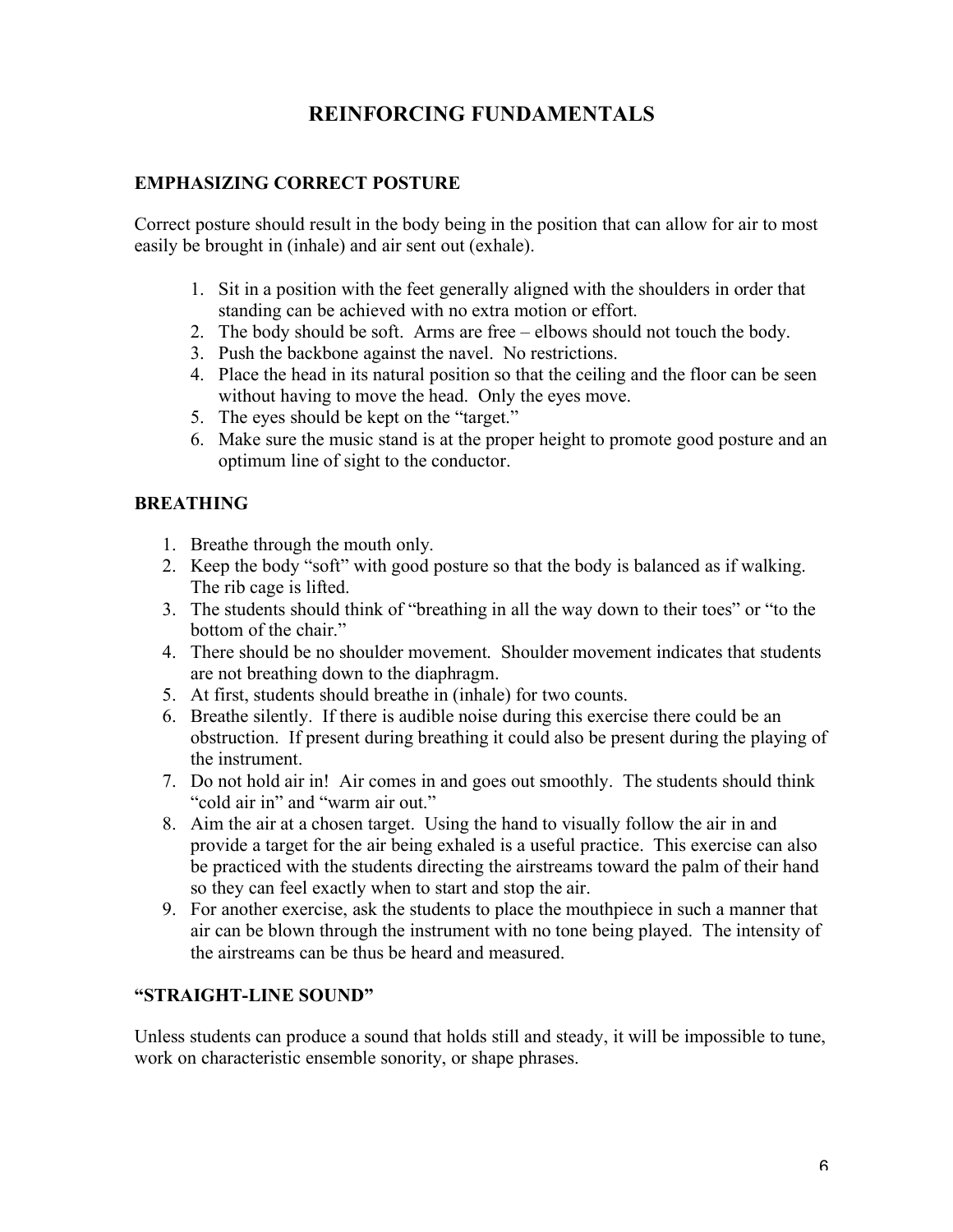- 1. The student should understand that he/she makes the sound, not the instrument. The instrument is an amplifier.
- 2. The student should keep the air stream steady, smooth and constant.
- 3. The students can imagine that the sound is actually coming out of their eyes while focused on a designated target. The sound is traveling to the designated target as if it were a laser beam.
- 4. Often the designated target can be the director. This practice can improve the focus of the band not only tonally, but mentally as well.
- 5. Encourage the students to "hold you up" with their sound.
- 6. The goal is to make every note sound like concert F.

## **CONCERT F RELAY (F AROUND THE ROOM)**

This drill is a matching exercise that can be rehearsed section by section, or individually, in order to teach the students how to enter and exit different textures and styles within the musical selection.

- 1. This drill can be started in one of three ways:
	- At the bottom of the harmonic series (tuba to flute followed by a percussion roll or scale).
	- With a section that demonstrates the style best and then goes back to the bottom of the harmonic series.
	- The top of the harmonic series down to the lowest.
	- With sections or with individuals.
- 2. The drill should always end with the full ensemble playing a concert F.
- 3. Every student should understand that when they enter this exercise they should try to "fit in" to the sound that is already being performed, either by section or individually, and not interrupt the sound, texture or style.
- 4. Every section or individual needs to feel that the air at the end of their note fuels the start of the next note.

This exercise can also be performed by building the unison note section by section and/or individual by individual from tuba through the flute, and can be performed in reverse order.

## **ARTICULATION STUDIES**

## **Four fundamental styles of articulation are:**

- 1. Legato notes touch with a soft start, the air never stops.
- 2. Tenuto- notes touch with a definite start, the air never stops.
- 3. Lifted notes have a definite start, the air and energy should be short and compact to allow for greater space between the notes.
- 4. Staccato Notes have a definite start, the air and energy should be short and compact to allow for greater space between the notes. Notes should be thought of as being light, not heavy and ponderous.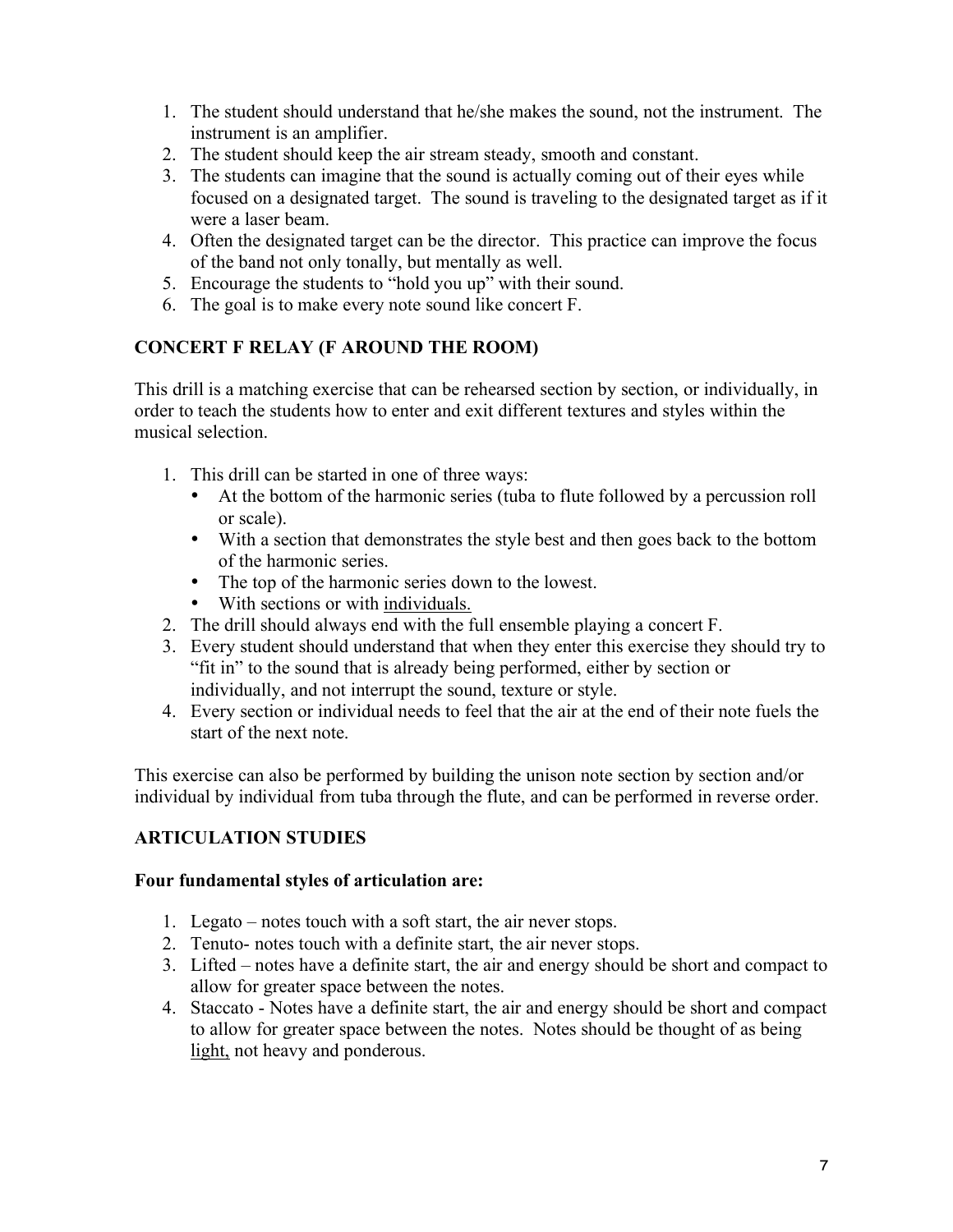## **Air:**

- 1. Air and energy must remain constant, steady and smooth.
- 2. The air is interrupted by the tongue but not stopped by the tongue.
- 3. The shorter the note length, the quicker/sooner the air must get to the end or back of the note.
- 4. Students should practice blowing air against the palm of the hand for different note lengths and styles. The students should feel a difference in the duration of the air as it hits their hand and for each articulation style.
- 5. Brass players must always think about getting their air past the mouthpieces.
- 6. Vibration of the embouchure or reeds should never be stopped, only interrupted.

## **Embouchures:**

- 1. The face, jaw, throat and other features must remain still when articulating.
- 2. The corners of the mouth should not move as the tongue is moving.
- 3. A good habit to observe is for the students to keep their embouchure set one beat after a release.

## **Articulation:**

- 1. A "dah" or "doo" syllable is preferable.
- 2. The tongue moves in an up-and-down motion to and from the teeth or reed, never back and forth.
- 3. The young players must avoid the tendency to move their tongue back and forth as they inhale and exhale.
- 4. The tongue must move to the exact same place on the teeth or reed with the exact same energy, speed, and strength throughout a given style.
- 5. The longer the note length, the quicker the tongue must move up and down.
- 6. When playing from one style to another, it is very important that the first note in a new style be correct and exact. Too often young players will not change styles on the first note of a new articulation.

#### **Releases:**

- 1. All notes end with an open-throat release.
- 2. Simply stop blowing the air to stop the note. Keep embouchure set.
- 3. Always exhale on a release. Never inhale on a release.
- 4. Air should never be stopped by "choking" off the air with the throat.
- 5. The air should never be stopped with the tongue. No articulated release.
- 6. The body should always remain soft and in its natural state.